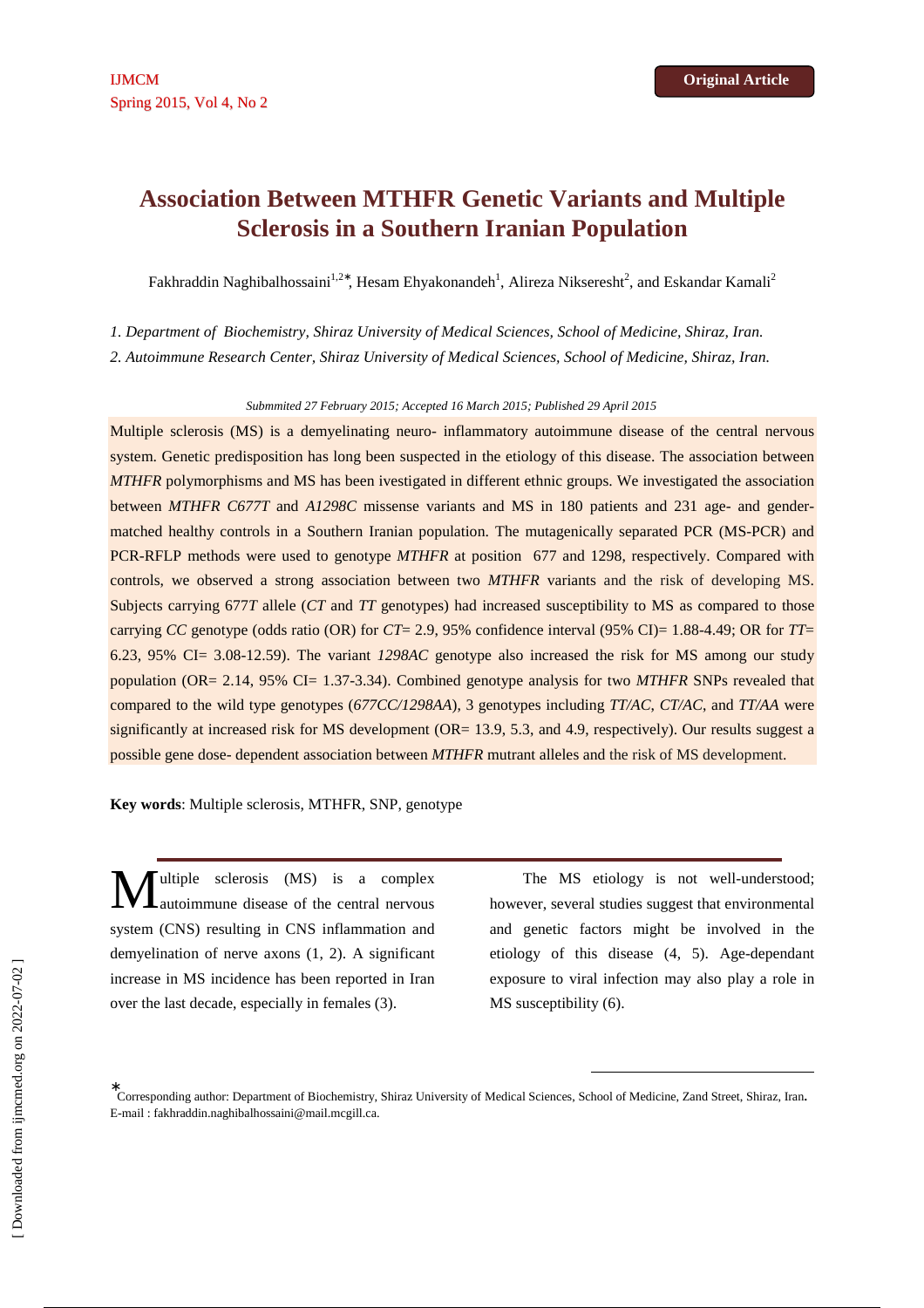Previous studies have indicated that MS patients have elevated plasma and cerebrospinal fluid (CSF) levels of neurotoxic amino acid homocysteine (7). Other studies have suggested that hyperhomocystenemia is a risk factor for dementia and Alzheimer's disease (8, 9) and might be associated with cognitive impairment in MS patients (10). Increased blood homocysteine was shown to be associated with the sensitization of neurons to oxidative stress that promotes apoptosis and hypersensitivity to excitotoxicity (11). Homocysteine may induce neurotoxicity through the oxidation of sulfhydryl groups resulting in generation of reactive oxygen species (11) and overstimulation of N-methyl-D-aspartate (NMDA) receptors resulting in neuronal damage due to excessive  $Ca^{2+}$  influx (12).

Methylenetetrahydrofolate reductase (MTHF-R) is a key folate metabolizing enzyme that functions at the junction between two critical pathways regulating one carbon metabolism, nucleotide synthesis and synthesizing the universal methyl donor S-adenosyl methionine (SAM). *MTHFR* gene is polymorphic and two common non-synonymous mutations, *C677T* (A222V; rs1801133) and *A1298C* (E429A; rs1801131), have been associated with decreased enzyme activity and the increased levels of plasma homocysteine (13- 16). As a result, the *MTHFR* genotypes may play a role in MS susceptibility. Both of the abovementioned *MTHFR* polymorphisms have been extensively studied for associations with several diseases including neural tube defects (15, 17), and cardiovascular disease (18, 19). A few studies have also investigated the relationship between these polymorphisms and MS (20-22). The aim of this study was to investigate the association between functional polymorphisms of the *MTHFR* gene with MS among Southern Iranian population.

## **Materials and methods**

**Study population** 

#### Naghibalhossaini F et al.

This case- control study consisted of 180 unrelated patients and 231 healthy controls. The MS population was obtained from patients in university hospitals in Shiraz, Southern Iran, and the diagnosis was made by a neurologist according to the revised McDonald criteria (23). The associated MS population was comprised of three clinical subtypes: 128 relapsing–remitting MS (RR-MS; 71.1%), 43 secondary progressive MS (SP-MS; 23.9%), and 9 primary progressive MS (PP-MS; 5%). The control group was also obtained from healthy volunteers from the general population, which had been matched for age, gender, and ethnicity. Ethics approval for experimentation on humans was obtained from the Institutional Ethics Committee.

## **Genotype analysis**

Genomic DNA was extracted from peripheral blood using a standard salting-out procedure (24). Genotyping of *MTHFR* at position 677 of DNA from healthy subjects (control) and multiple sclerotic patients was performed using the mutagenically separated PCR (MS-PCR) method, as previously described (25). The *A1298C* mutation of *MTHFR* was also examined by PCR-RFLP of DNA samples using the enzyme MboII (MBI Fermentas, Lithuania) as described previously (26). **Statistical analysis** 

All statistical analyzes were performed using the SPSS version 16 software package (SPSS Inc., Chicago, IL). Genotype and allele frequencies for the *MTHFR* genotype variants were investigated using standard Chisquare  $(\chi^2)$  analysis. In addition, conditional multivariate logistic regression analysis for matched case- control groups was used to calculate odds ratio (OR) and 95% confidence intervals  $(95\% \text{ CI})$ . A p-value  $\lt 0.050$  was considered as statistically significant.

#### **Results**

We investigated the association between two common functional polymorphisms of *MTHFR*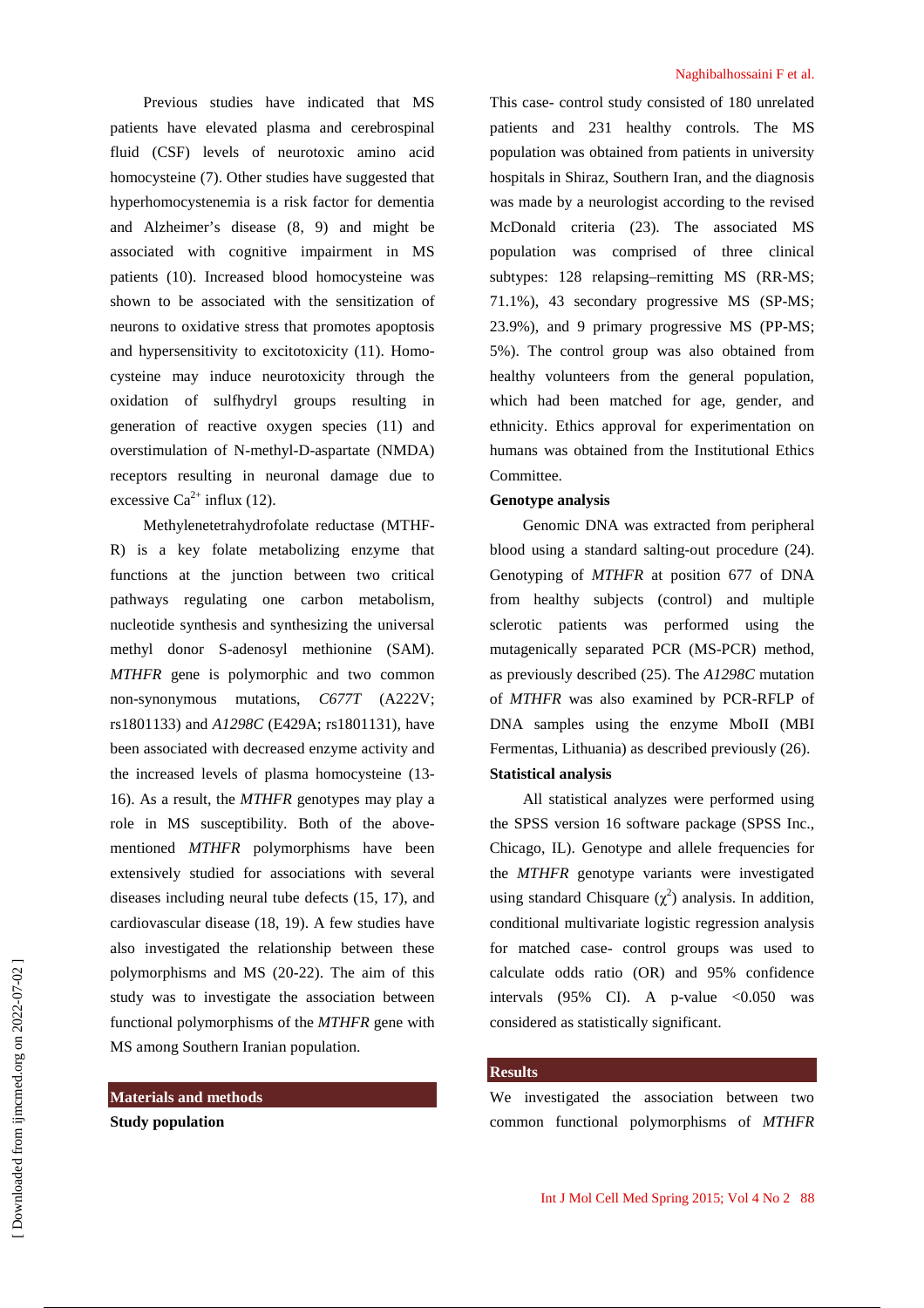(*C677T* and *A1298C*) and MS incidence among Iranian patients. The case-control populations consisted of 180 patients and 231 healthy controls. The cases were more likely to be females (74%) older than 26 years (54.4%). The mean age of patients was  $26.0 \pm 12.3$  years. The groups of patients and controls did not significantly differ concerning gender or age.

*MTHFR C677T* and *A1298C* genotyping was performed by MS-PCR and PCR-RFLP methods, respectively. Illustrative examples of genotype analysis of the two *MTHFR* variant genotypes are shown in Fig. 1. The results of genotype frequencies and odds ratios for *MTHFR* genotypes and MS are presented in Table 1. There was no significant HardyWeinberg disequilibrium concerning the *MTHFR* 677 and 1298 genotypes in controls. The distribution of *MTHFR* 677 genotypes among patients also agreed with that expected from the Hardy-Weinberg equilibrium ( $\chi^2$  = 0.5, P = 0.47). However, significant departures from Hardy-Weinberg equilibrium were observed for *MTHFR*  1298 genotypes among cases  $(P= 0.00)$ .

In our study, the allele frequency distributions of *MTHFRC 677T* were significantly different between patient and control groups (41.9% versus  $20.3\%$ , P= 0.00). The frequencies of the MTHFR *C677T* genotypes in the patients (*CC*, 35%; *CT*, 46.1%; *TT*, 18.9%) were also significantly different from controls (*CC*, 65%; *CT*, 29.5%;  $TT$ , 5.5%) (P=  $0.00$ ; Table 1). The MS patients were presented with higher homozygous *TT* genotype than control group, as manifested by an odds ratio of 6.23 (95% CI= 3.08- 12.59). This could be translated into that people having the *TT* genotype are 6.23- fold more at risk of developing MS, in the multivariate logistic regression analysis (Table 1). Under the codominant model of inheritance, the *CT* genotype was also associated with an increased risk for MS with an odds ratio lower than recessive model (adjusted OR= 2.9, 95% CI= 1.88- 4.49). When we combined heterozygous and homozygous variant genotypes, the adjusted OR for the *CT/TT* genotypes was 3.4 (95% CI= 2.29- 5.17). In casecase comparisons, we observed no differences in frequencies of *MTHFR C677T* genotypes in patients stratified by the clinicopathologic variables, including age, sex, and disease type (data not shown).



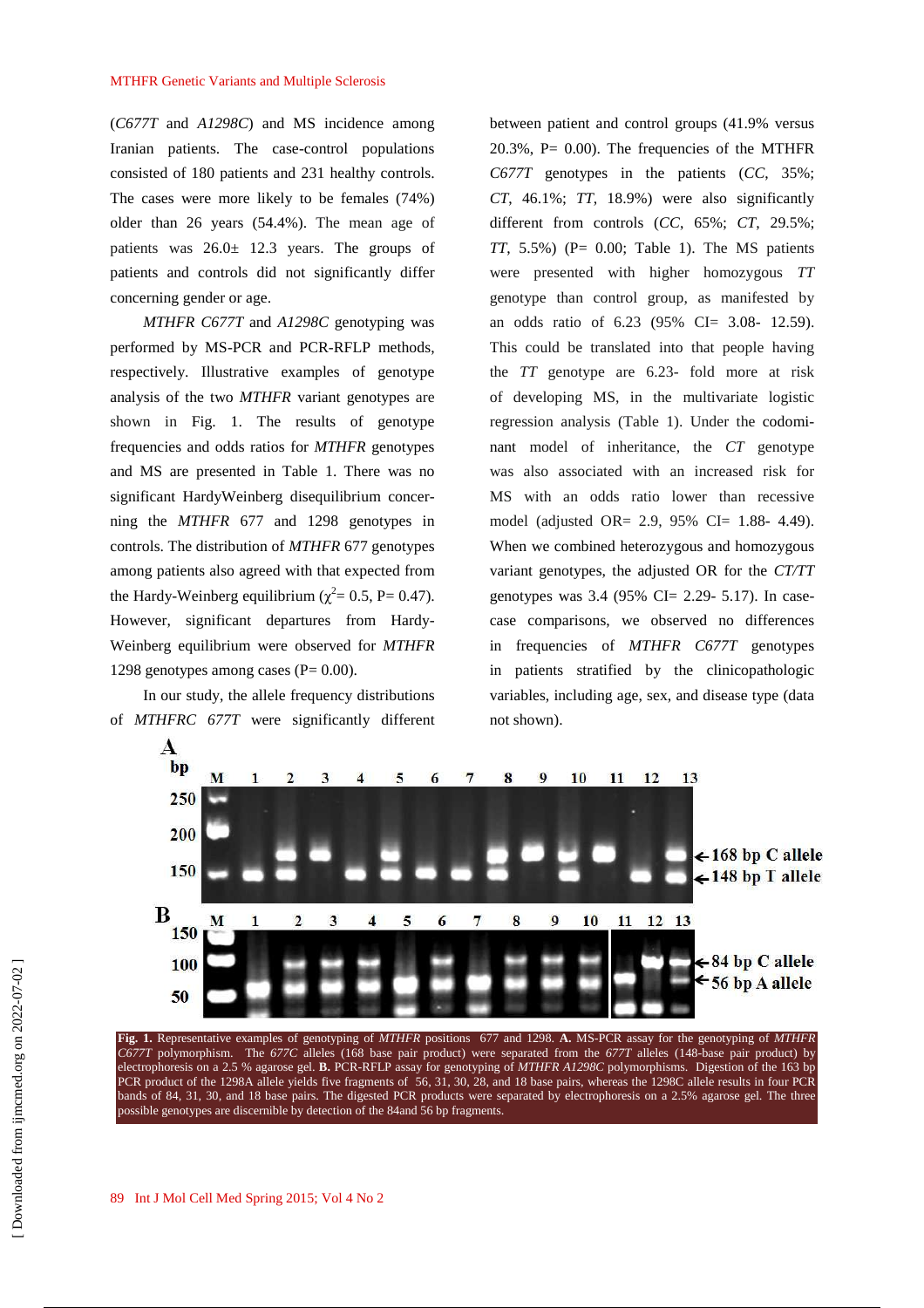For the *A1298C* polymorphism, while the allele frequency distribution in MS patients was almost the same as that of controls (36.7% versus 34.7%), the genotype frequency distributions were significantly different  $(P = 0.001;$  Table 1). Analysis of the *MTHFR A1298C* frequency data obtained in this study showed that the heterozygotes (*AC*) were overrepresented in MS patients (67.8% versus  $45.7\%$ , P= 0.00) and a small trend for a higher frequency of the homozygous mutant genotype (*CC*) was observed in controls

(11.8% versus 2.8%, P= 0.04). According to the logistic regression model, in the entire group of patients, *MTHFR AC* and *AC+CC* genotypes were strongly associated with a higher risk of MS incidence (Table 1). The adjusted OR for *AC* and *AC+CC* genotypes were 2.14 (95% CI 1.37- 3.34) and 1.77 (95%CI 1.15- 2.73), respectively. In casecase comparison, no statistically significant differences in frequencies of the *MTHFR A1298C* genotypes were found in patients stratified by age, sex, and disease type (data not shown).

| Table 1. Distribution of MTHFR C677T and A1298C genotypes and alleles in MS patients and controls |                        |                 |                 |                      |       |
|---------------------------------------------------------------------------------------------------|------------------------|-----------------|-----------------|----------------------|-------|
| <b>MTHFR</b>                                                                                      | <b>Genotypes</b>       | <b>Patients</b> | <b>Controls</b> | <b>OR</b>            | $P^*$ |
|                                                                                                   | & alleles              | N(%)            | $N(\%)$         | (95% CI)             |       |
| C677T                                                                                             |                        | 180             | 231             |                      |       |
| Total                                                                                             | $CC$ (ref)             | 63(35)          | 150(65)         | $\mathbf{1}$         |       |
|                                                                                                   | <b>CT</b>              | 83(46.1)        | 68(29.5)        | $2.9(1.88 - 4.49)$   |       |
|                                                                                                   | <b>TT</b>              | 34(18.9)        | 13(5.5)         | $6.23(3.08-12.59)$   | 0.00  |
|                                                                                                   | $CT+TT$                | 117(65)         | 81(35.1)        | $3.44(2.29-5.17)$    | 0.00  |
|                                                                                                   | ${\bf C}$              | 209(58.1)       | 368 (79.7)      | $\mathbf{1}$         | 0.00  |
|                                                                                                   | T                      | 151(41.9)       | 94(20.3)        | $2.83(2.08-3.85)$    |       |
|                                                                                                   |                        |                 |                 |                      | 0.00  |
|                                                                                                   |                        | 180             | 186             |                      |       |
| A1298C                                                                                            | AA (ref)               | 53 (29.4)       | 79 (42.5)       | 1                    |       |
| Total                                                                                             | $\mathbf{A}\mathbf{C}$ | 122(67.8)       | 85 (45.7)       | $2.14(1.37-3.34)$    |       |
|                                                                                                   | CC                     | 5(2.8)          | 22(11.8)        | $0.34(0.12-0.950)$   | 0.001 |
|                                                                                                   | $AC+CC$                | 127(70.6)       | 107(57.5)       | $1.77(1.15-2.73)$    | 0.04  |
|                                                                                                   | A                      | 228(63.3)       | 243 (65.3)      | 1                    | 0.010 |
|                                                                                                   | $\mathbf C$            | 132(36.7)       | 129 (34.7)      | $1.09(0.81-1.48)$    | 0.574 |
| Combined genotypes                                                                                |                        | 180             | 186             |                      | 0.28  |
| (677/1298)                                                                                        | $CC/AA$ (ref)          | 22(12.2)        | 46(24.7)        | $\mathbf{1}$         | 0.13  |
| Total                                                                                             | CC/AC                  | 39(21.7)        | 57(30.8)        | $1.43(0.75 - 2.74)$  | 0.50  |
|                                                                                                   | CC/CC                  | 2(1.1)          | 14(7.5)         | $0.30(0.06 - 1.43)$  | 0.00  |
|                                                                                                   | CT/AA                  | 17(9.4)         | 27(14.5)        | $1.32(0.60 - 2.91)$  | 0.77  |
|                                                                                                   | <b>CT/AC</b>           | 63(35)          | 25(13.4)        | $5.27(2.65 - 10.48)$ | 0.004 |
|                                                                                                   | CT/CC                  | 3(1.7)          | 5(2.7)          | $1.26(0.28-5.73)$    | 0.00  |
|                                                                                                   | <b>TT/AA</b>           | 14(7.8)         | 6(3.2)          | $4.87(1.65-14.41)$   | ND    |
|                                                                                                   | <b>TT/AC</b>           | 20(11.1)        | 3(1.6)          | 13.94<br>$(3.74 -$   |       |
|                                                                                                   | TT/CC                  | 0(0.00)         | 3(1.6)          | 51.95)               |       |
|                                                                                                   |                        |                 |                 | <b>ND</b>            |       |

\*For OR and 95% CI calculations, controls with the wild-type *CC* and *AA MTHFR* genotypes were used as reference category. ND: not determined.

For *MTHFR* 677 and 1298 combined genotypes, double heterozygotes (*677 CT/1298 AC*) had 5.3- fold (95% CI 2.65- 10.48) increased risk compared with the wild- type (*677 CC/1298 AA*) genotypes of controls (Table 1). Individuals with the *677TT/1298AC* and *677TT/1298AA* genotypes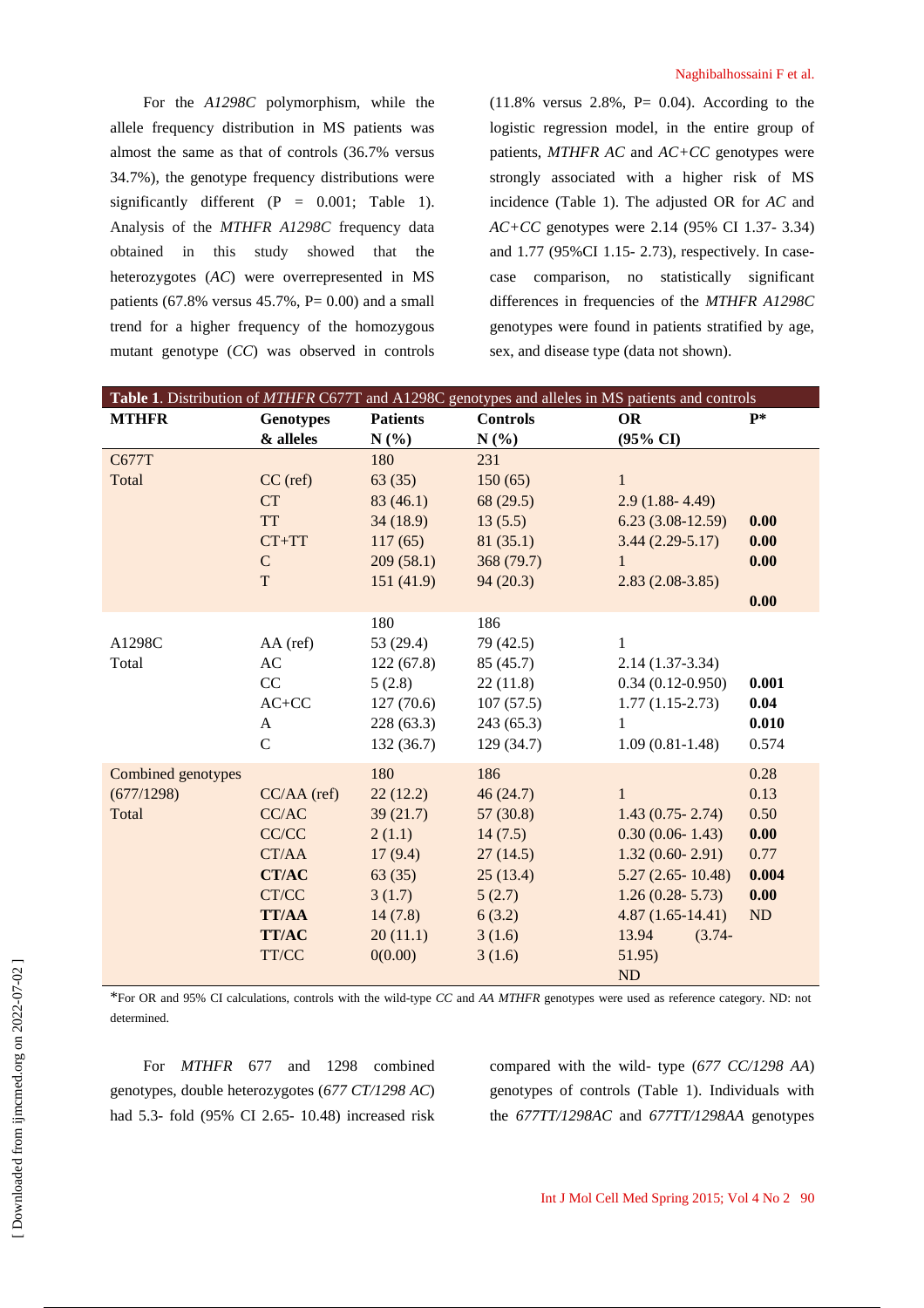were also at higher risk of developing MS in comparison to controls. The adjusted OR for *TT/AC* and *TT/AA* combined genotypes were 13.94 (95% CI 3.74- 51.95) and 4.87 (95% CI 1.65- 14.41), respectively. Due to the small number of cases in the current study, it was not possible to perform the analyses of MS risk associated with double homozygous mutants of *677TT/1298CC* genotypes.

### **Discussion**

Previous studies have suggested an influence of genetic factors in the aetiology of multiple sclerosis; however, the underlying molecular mechanisms of MS remain unidentified (27, 28). It has been reported that MS patients have elevated levels of plasma and cerebrospinal fluid homocysteine, a neurotoxic metabolite (7, 10, 29-31).

*MTHFR* deficiency is the most common genetic cause of hyperhomocysteinemia (13, 16). MTHFR enzyme reduces 5, 10-methylenetetrahydrofolate to 5-methyltetrahydrofolate, which is required for remethylation and conversion of homocysteine to methionine.

The results of previous studies with regard to the association between two polymorphisms of *MTHFR* with reduced enzyme activity (*C677T* and *A1298C*) and MS risk have been inconsistent. We examined the relationship between *MTHFR C677T* and *A1298C* polymorphisms and the risk of MS in a Southern Iranian population. According to the logistic regression model, in the entire group of patients, *MTHFR C677T* and *A1298C*  polymorphisms were strongly associated with a higher risk of MS (Table 1). Compared with controls, the *MTHFRC677T* genotype showed a higher risk of MS incidence both in the recessive and codominant models (for *TT* versus *CC*: OR= 6.23, 95 % CI= 3.08-1 2.59 and *CT* versus *CC*: OR= 2.9, 95 % CI= 1.88- 4.49, respectively). We also found a higher risk associated with the *MTHFR* 

*1298AC* genotypes when the MS patients were compared with controls and the wild- type *AA* genotype was used as a reference category (OR= 2.14, 95% CI= 1.37-3.34). However, under the recessive model of inheritance, the homozygous *CC* genotype was slightly associated with a decreased risk for MS (OR= 0.34, 95% CI= 0.12-0.950). Such result could be due to low statistical power because of the limited number of homozygous subjects (5 out of 180 cases). It has been previously reported that compared to the 677T allele, 1298 C allele has a minor effect on MTHFR activity. Neither the homozygous nor the heterozygous state of the *MTHFR* 1298C genotype is associated with higher plasma homocysteine or a lower plasma folate concentration—that was observed with the homozygous 677T allele. However, double heterozygosity for both *MTHFR* mutations results in similar features as observed in homozygotes for the 677T allele (15). When we considered both *MTHFR* 1298*CC* and *CT* genotypes, we found the increased risk of MS incidence associated with the *AC*/*CC* genotypes in the entire group of patients (Table 1). Our finding is consistent with most previous reports in which an increased risk of MS was observed associated with the *MTHFR A1298C* genotype (20, 32). This is in contrast to another study (21) that found no association between the *MTHFR A1298C* polymorphism and MS in Australian population. In agreement with a previous report from Iran (33), we also found increased risk of MS associated with the *MTHFR C677T*  genotype. A non- significant increased MS risk associated with the *C677T* variant genotype was also reported in a group of Australian population (22). However, some studies conducted on relatively small groups of cases, observed no association between MS and *MTHFR C677T*  polymorphism (20, 22, 32). Both the *C677T* and *A1298C* variant genotypes of *MTHFR* have been associated with decreased enzyme activity, with the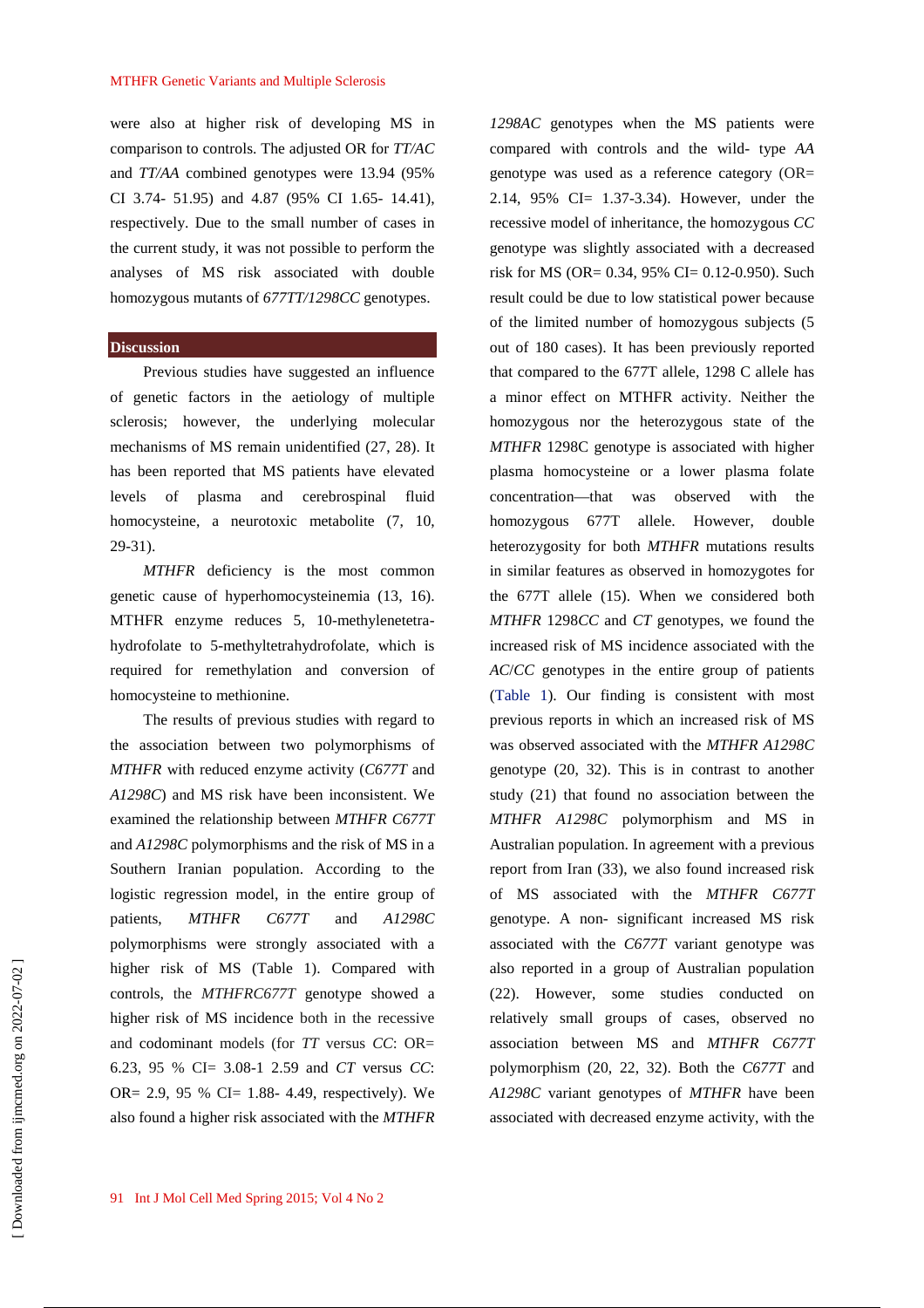*C677T* having a more severe effect than the *A1298C* variant. *In vitro* studies have shown that the *677TT* and *1298CC* variant genotypes have 60% and 30% reduced enzyme activity in comparison to the wild type *MTHFR* genotypes, respectively (16, 18, 34). Inconsistency of findings across studies could be explained with the differences in study designs, sample size, genotyping methods, racial, nutritional, and other environmental factors.

To examine the joint effect of *MTHFR* 677 and 1298 genotypes on MS risk, we analyzed the relationship between combined *MTHFR* SNPs at these loci and MS risk. Out of five major combined genotypes (*CC/AC*, *CT/AA*, *CT/AC*, *TT/AA*, and *TT/AC*) that constitute almost 80% of all genotypic diversity in our study group, the distribution of three genotypes was significantly different between cases and controls (Table 1). Based on our findings, 3 genotypes with the mutant alleles (*TT/AC*, *CT/AC*, and *TT/AA*) are high-risk genotypes for developing MS (13.9, 5.3, and 4.9-fold increased risk, respectively). According to a previous study, subjects with the combined *677CT/1298AC* heterozygosity had significantly higher fasting serum homocysteine levels compared to those that were *C677T* heterozygous (16). Since both *C677T* and *A1298C* mutations can influence MTHFR activity and plasma homocysteine concentrations (15, 35), it is intriguing to beleive that mutated alleles of *MTHFR* increase the risk for developing MS in a gene dose-related manner.To our knowledge, the combined effect of *MTHFR* genotypes has not been previously analyzed in MS populations and further studies are necessary to understand the dose-dependent association of *MTHFR* alleles with MS risk.

# **Acknowledgments**

This study was part of the dissertation of Hesam Ehyakonandeh, submitted in partial fulfillment of the requirements for the MSc in biochemistry. This work was supported by the

office of the Vice Chancellor for Research, Shiraz University of Medical Sciences, and grant number 90-01-17-3031.

## **Conflict of interest**s

The authors declared no conflict of interests.

#### **References**

1. Hafler DA. Multiple sclerosis. J Clin Invest 2004;113:788–94. 2. Rosati G. The prevalence of multiple sclerosis in the world: an update. Neurol Sci 2001;22:117-39.

3. Etemadifar M, Sajjadi S, Nasr Z, et al. Epidemiology of multiple sclerosis in Iran: a systematic review. Eur Neurol 2013;70:356-63.

4. Dyment DA, Ebers GC, Sadovnick AD. Genetics of multiple sclerosis. Lancet Neurol 2004;3:104-10.

5. Baranzini SE, Wang J, Gibson RA, et al. Genome-wide association analysis of susceptibility and clinical phenotype in multiple sclerosis. Hum Mol Genet 2009;18:767-78.

6. Levin LI, Munger KL, Ruberstone MV. Temporal relationship between elevation of Epstein–Barr virus antibody titers and initial onset of neurological symptoms in multiple sclerosis JAMA 2005;293:2496–500.

7. Ramsaransing GS, Fokkema MR, Teelken A, et al. Plasma homocysteine levels in multiple sclerosis. J Neurol Neurosurg Psychiatry 2006;77:189-92.

8. Kujala P, Portin R, Ruutiainen J. The progress of cognitive decline in multiple sclerosis. A controlled 3-year follow-up. Brain 1997;120 ( Pt 2):289-97.

9. Seshadri S, Beiser A, Selhub J, et al. Plasma homocysteine as a risk factor for dementia and Alzheimer's disease. N Engl J Med 2002;346: 476-83.

10. Russo C, Morabito F, Luise F, et al. Hyperhomocysteinemia is associated with cognitive impairment in multiple sclerosis. J Neurol 2008;255:64-9.

11. Kruman, II, Culmsee C, Chan SL, et al. Homocysteine elicits a DNA damage response in neurons that promotes apoptosis and hypersensitivity to excitotoxicity. J Neurosci 2000;20:6920-6.

12. Lipton SA, Kim WK, Choi YB, et al. Neurotoxicity associated with dual actions of homocysteine at the N-methyl-Daspartate receptor. Proc Natl Acad Sci U S A 1997;94:5923-8.

13. Rozen R. Genetic predisposition to hyperhomocysteinemia: deficiency of methylenetetrahydrofolate reductase (MTHFR).